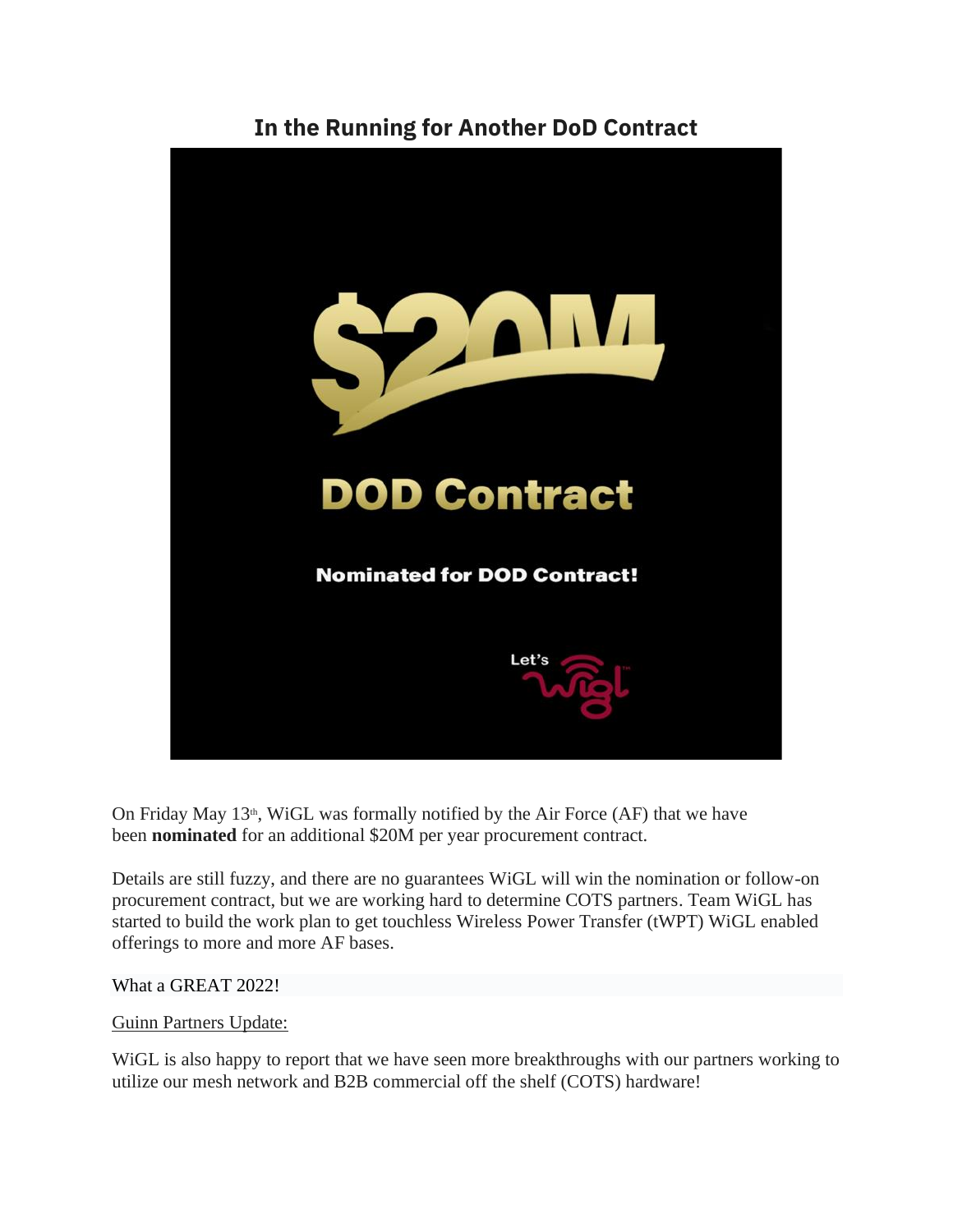Guinn Partners, is currently partnering with PowerCast to analyze their wireless power hardware on a WiGL-enabled network. Guinn and PowerCast are characterizing various configurations using PowerCast COTS evaluation kits. This networking process is only the beginning, as we work through Milestone testing employing nearly two-dozen PowerCast transmitters. These tests are different from other WiGL-enabled COTS demonstrations and will provide more finite data contributing to further advancements for Adhoc networking.

Milestone A test is ongoing, and we are hopeful that they will be concluded around mid-May/June 2022, leading to an exciting summer full of more updates!

The knowledge that we can absorb from these tests regarding Milestone A will form a critical foundation that WiGL's ability to power devices on the move using COTS (WiGL-enabled). Together, Guinn, PowerCast and WiGL are working to securely build upon and expand realization of our patented mesh network technologies. Using PowerCast's FCC approved hardware provide leaps in the right direction and will only lead to more expansive developments for the AF and commercial markets.

Thank you for your continued support, and we hope to provide you with more updates soon!

#LetWiGL



*This Reg. A+ offering (*[bit.ly/3vTfufH](https://bit.ly/3vTfufH)) *is made available through StartEngine Primary, LLC, member FINRA/SIPC. Please read the Risk Factors (*[bit.ly/367hpCM](https://bit.ly/367hpCM)*) disclosure before investing. This*